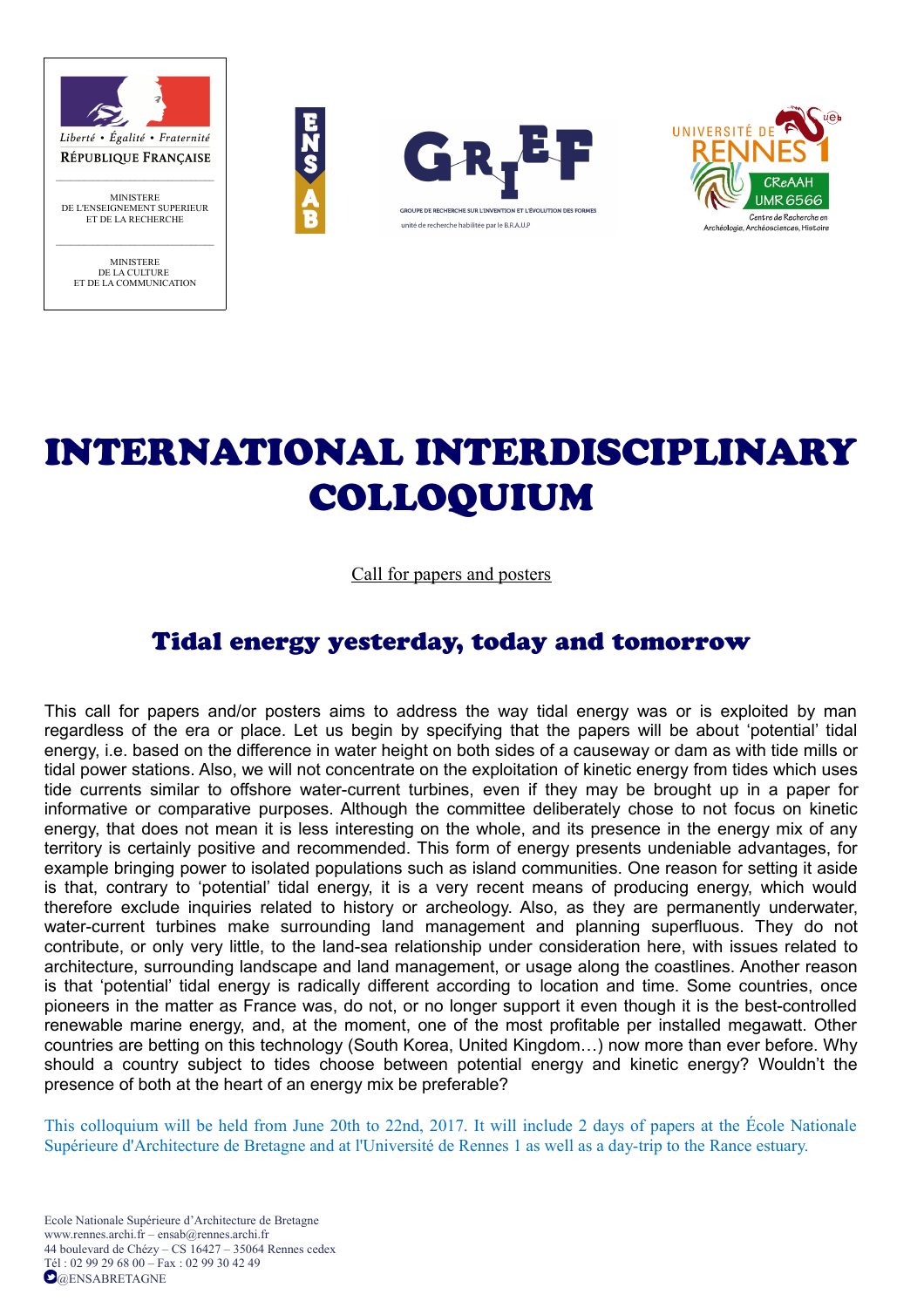Authors are invited to submit proposals that fall within one or several of the following areas:

- **Tidal energy and heritage -** the heritage aspect touches on architectural qualities either artisanal (linked to flour production or another activity that uses a mill mechanism), industrial, cultural and/or natural;
- **Architecture, landscape and tidal energy** in order to address architectural opportunities and questions of how existing or planned tidal structures fit into landscapes;
- **Tide mill archeology -** this theme invites us to present the main findings of recent archeological digs concerning tide mills;
- **History of the use of tides**  preference will be given to papers with new or rarely published data concerning the use of tides in countries or regions where that history is scarcely recorded, or regards a forgotten tide mill, or one for which there has been little data up until now;
- **Tidal energy and conflicts of usage and occupation,** about the tensions involving tidal energy equipment (mill, factory…) that has retained its original function or not;
- **Tidal energy and coastal area land-use** notably through the role of tidal energy equipment in terms of the organization and land-use of coastal areas as regards solely the production of energy or as regards existing or planned multi-functional equipment;
- **Perspectives and planning ahead for tidal and renewable energies**. This point will deal with the possible future of tidal energy at the heart of energy mixes in general or within a particular territory;
- **Tidal energy and environment conservation**. Although it is renewable and does not emit greenhouse gases, the environmental impact of tidal energy is not necessarily neutral if one takes into account the facilities' functioning and footprint sometimes amid sensitive natural areas.
- **Tidal energy and the law**. This theme will emphasize that the creation, rehabilitation or exploitation of a tidal installation creates legal difficulties related to the regime of the site's location, the nature of the activity and its links with public interest, the predominant role of public authorities and the intermittent nature of the energy produced.

# Tidal energy yesterday

Energy production with the help of tides is one of the most ancient means extant. Some rare tide mills, sometimes called sea mills (J.-L. Boithias and A. de La Vernhe, 1989), have been recorded as early as the Upper Middle Ages in Brittany (V. Bernard, 2013) and in Ireland (C. Rynne, 1992; T. Mc Earlean, 2007). This type of mill may even be dated as far back as the  $2^{nd}$  Century for the site in London built by the Romans (R. Spain, 2002). But in the current state of knowledge, it wasn't until the 12th Century that they developed considerably along the European coastline before appearing on the other side of the Atlantic with the first colonists during the  $17<sup>th</sup>$  Century. The way they worked was based on the ebb and flow of tides: a causeway or dam equipped with a tide gate blocks a small estuary or bay creating a mill pond that fills up with water. Once the mill pond is filled, the tide gates automatically close through the inversion of the current. As soon as the tide has receded enough to clear the wheel or wheels of a mill located on, or at one end of the dam or causeway, and that the difference in water height is sufficient on both sides, a sluice is opened to make the wheel(s) turn. Most tide mills were for grinding grain, some were used for other purposes (rinsing salt, paper making, leather tanning, pottery works, saw mills, ice making, cannon-boring mills...), and some were dedicated to local particularities (crushing sugar cane in the West Indies).

Limited to the foreshore, tide mills were much less widespread than their river-based or wind counterparts with which they were sometimes coupled. They were however omnipresent in many coastal areas subject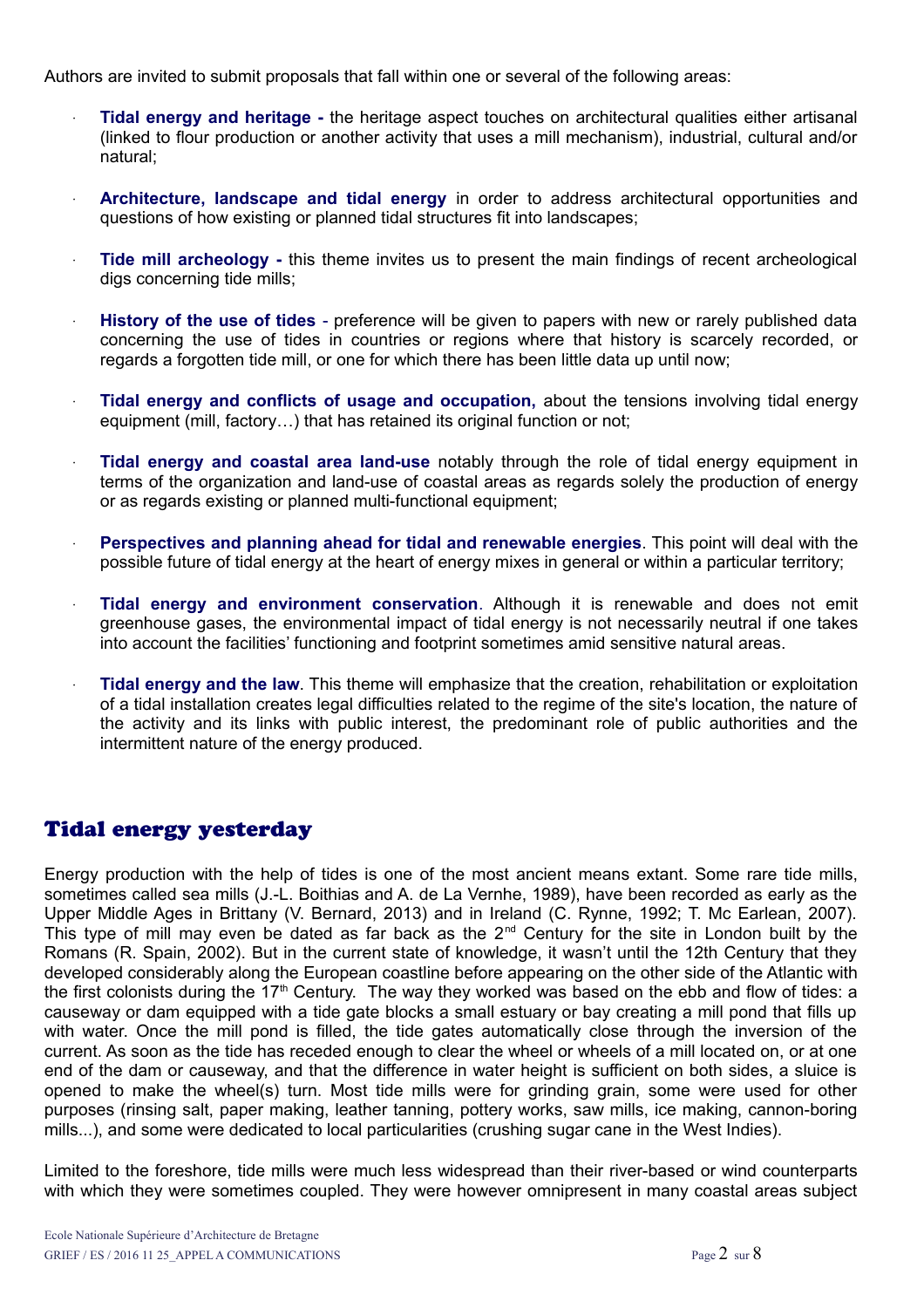to tides, preceded by shoals and where the coastline offered an adequate configuration with inlets that could make for potential reservoirs. At the height of their deployment during the 18th and 19th Centuries, there were some 750 tide mills in the North Atlantic. Throughout the ages on the same geographic area, there were over 1220 sites that certainly had, or once had, such a mill, with some 300 to 350 in North America, a hundred or so in Belgium and the Netherlands, 230 in the United Kingdom (D. Plunkett, 2014), 190 in France including 140 just in historical Brittany (E. Sonnic, 2016), over 260 on the Iberian peninsula with 155 in Spain and 109 in Portugal (L. Ménanteau, 2012), and in each of these countries, mills were particularly concentrated in certain places (Maine, Massachusetts, Nova Scotia, greater London area, Hampshire, at the mouths of the Rhine, Meuse and Scheldt rivers, the Rance estuary, the Gulf of Morbihan, Charente Maritime, the Basque Country, Cantabria, the Tagus estuary, Ria Formosa, the Guadiana and Tinto-Odiel estuaries, Cadiz Bay...). Other places also had some but in much smaller numbers, sometimes just a handful (Iceland, Germany, Russia, Italy, Australia, West Indies...). Very old tide mills have been reported in India and China. Others were attested to during the 10th century in the Tigris and Euphrates deltas in a text written by Arab geographer Al-Maqdisi Shams al-Din. The above numbers are from more or less precise inventories where the authors regularly underlined the difficulty of absolute accuracy and, consequently, the patchy and sometimes perfectible aspect of the obtained results. As such, this call for papers and/or posters is also an invitation to pursue this inventory process and aim for more comprehensive numbers for this or that costal area.

Beyond the inventory, information regarding tide mills is vastly different according to country, region, or even mills in the same sector. Some are very well documented, while the existence of others is still in question. Sometimes, only the type of property (public or private) is known. In France, most medieval mills, be they tide mills or common mills, belonged to monasteries or lords and they became national property sold to private individuals after 1789, usually to important bourgeois or aristocrat bigwigs. Doubts also remain as to what type of mills they were. Is it intermediate, activated sometimes thanks to the tide and sometimes thanks to a river? In which case, it could be a part of the tide mill family when this specificity is pointed out. Is it a river mill whose tidal function is only possible with certain spring tides? Is it just a river mill whose location on the coastline may simply give rise to confusion? Classing them with tide mills is to be avoided in these last two cases, even more so in the last case.

Many tide mills are still very visible in the landscape. For countless others, only ruins remain and some have completely disappeared, particularly in regions that have undergone important urban, industrial or port development when demolition was systematic as at the mouths of the Scheldt, Meuse and Rhine rivers. Certain wars also led to the demolition of tide mills. Sometimes we know what they looked like thanks to historical illustrations or detailed descriptions. But others that were demolished centuries ago remain enigmatic. An element of both the coastline's history and rural history, the tide mill is an authentic example of the architectural language of coastal regions where they flourished. Regardless of its current condition (visible building, in ruins or totally disappeared) the tide mill deserves research and excavation, literally by way of archaeological digs and figuratively in the countless shelves of existing archives.

# Tidal power and architectural opportunities

Several tide mills have been listed as national heritage sites, or have benefitted from preservation and rehabilitation projects aiming to rehabilitate the building, restore their mechanisms and the essential elements of the mill (causeway, dam, pond) in some cases concurrently with the creation of ecomuseums, or when mills are opened to the public during heritage visit days. Some have started to produce flour again but only for instructional purposes. These events are often paired with informational campaigns relayed by local or regional media; for the most part these mills are the ones best identified by the public as those selected for the travelling exhibit *Moulins à marée d'Europe occidentale* (*Western European tide mills* C. Silveira, 2005). Others, more recently rehabilitated or still under restoration, are not (yet?) famous and could be the subject of papers. Each mill renovated more or less to its original condition presents an architectural opportunity that is not limited to just the structure, but to a three-part composition including causeways or dams from 10 to 100 meters long and a tide pond, all making up a characteristic feature of the coastal landscape in question. Including the tide pond, the tide mill in its entirety often covers an area of a few hectares directly on the foreshore.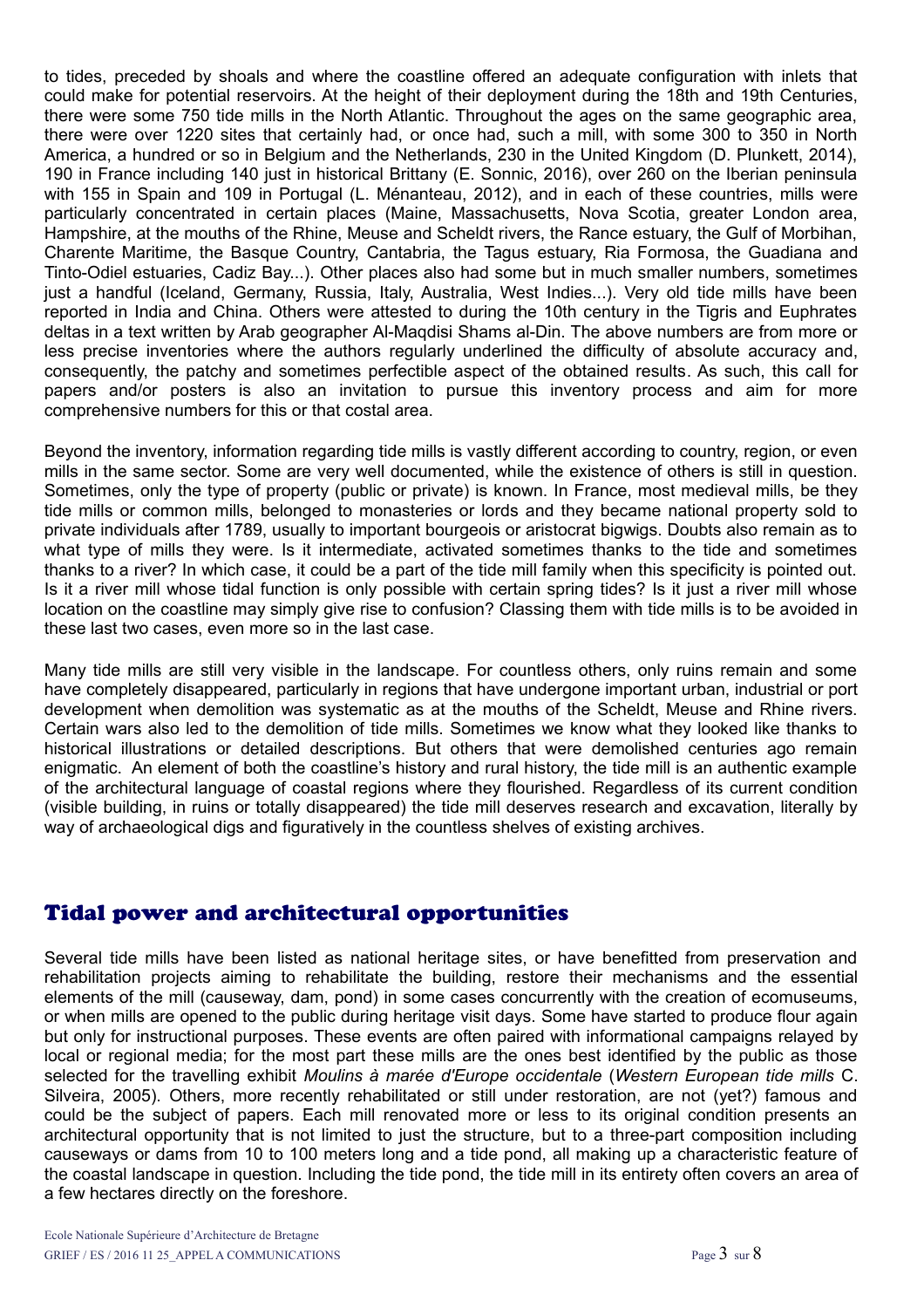Tidal power stations also constitute architectural opportunities. The Rance facility inaugurated in 1966, was designed by Louis Arretche who also rebuilt the privateer city of St Malo. The station is not limited to only producing electricity, or being a lock or bridge between two shores. It is now the first industrial tourism site in France: a site to visit and discover, especially as it offers a viewing of the machine room. The tidal lagoon project in Swansea, Wales, prides itself on being an integrated project combining energy production with other activities (sailing, oyster farming…) The project stakeholders spotlight the architecture and landscape integration of the equipment, this second aspect may have been somewhat overlooked for the Rance facility, the context was very different at that time when engineering was booming. One Swansea partner is *Cape Farewell*, a collective of artists and scientists whose slogan is "What does culture have to do with climate change? Everything". In the light of climate change and the risk of major flooding, protecting a bit of coastline with a tide mill's seawall is another often-highlighted argument.

# Tidal power projects – abandoned or completed

With the Industrial Revolution, Western countries abandoned tidal power for fossil-fuel based power. Little by little, tide mills stopped turning except when they were converted into flour mills, either complementing tidal power, or by replacing it using steam, gas generators, fuel and later, electricity. Tide mills they were, in name only. Strictly speaking, tidal power was also set to pass into the Industrial Era. Tidal power projects were proposed at the end of the 19th Century on the Rance river near Saint Malo in France in 1897 (M. Chaigneau-Normand; 2002, M. Gasnier, 2003). Twenty odd years later, research about that type of equipment was done by the 'blue coal' commission, named as such because that was the term used for tidal power (and a nod to 'white coal' which was used for power produced by mountain dams). The first tidal power plant construction site began in northern Brittany on the 'Aber Wrac'h river in 1928. But in the context of the economic crisis following the Wall Street Crash and because there were not enough electric networks, it was abandoned in 1930. In the United States, in the middle of the Great Depression and within the framework of the *New Deal*, the construction of two tidal power plants began in the 1930's in the Passamaquoddy and Cobscook bays in Maine. There too, construction was never completed due to a lack of financing. And yet the development 'blue coal' had huge potential. In France, under the Vichy government, an organization was specifically created and dedicated to the question: the Société d'Étude et d'Utilisation des Marées (SEUM – Society for the Study and Use of Tides). After the war, it became a part of Electricité de France (EDF – the French electric utility) and it identified some thirty sites to install tidal power dams in (R. Gibrat, 1955), mostly in Brittany. Only one was built in 1966 on the Rance River; it was the first tidal power plant in the world and was actually a prototype for a mammoth project planned for in the bay of the Mont Saint-Michel, but it was eventually abandoned in favor of nuclear power. Elsewhere other tidal power plants were built but on a much smaller scale: Annapolis in Canada (19,1 MW), Jiangxia in China (3,2 MW) as well as half a dozen more, all less than 1,3 MW in the ex-USSR and especially in China. With its 238 MW, the Rance plant ended up holding the record for 45 years as the only industrial scale plant before the construction of the South Korean Sihwa plant in 2011 (254 MW) which took advantage of an existing dam to install its turbines. On the other side of the English Channel, a tidal power dam was considered several times throughout the 20th century to close the wide Severn estuary. For a long time, it was put off because there were not enough electrical networks, and especially to preserve British coal jobs and economy. Later, it was scrapped again due to concern over environmental impact, considering the issues reported around the Rance facility, and shipping or navigational issues that could arise. In the early years of this 21<sup>st</sup> Century, the idea of closing the estuary seems definitively abandoned, in favor of the lagoon type tidal power plants mentioned above.

# From mini-plants to major power plants: current tidal plant perspectives

Since Sihwa, tidal power seems to once again hope to get past the project stage. In South Korea works on the largest tidal power station in the world are currently in progress at Incheon. With 1320 MW, the equivalent of a large nuclear reactor, it will have an installed capacity 5 to 6 times greater than the biggest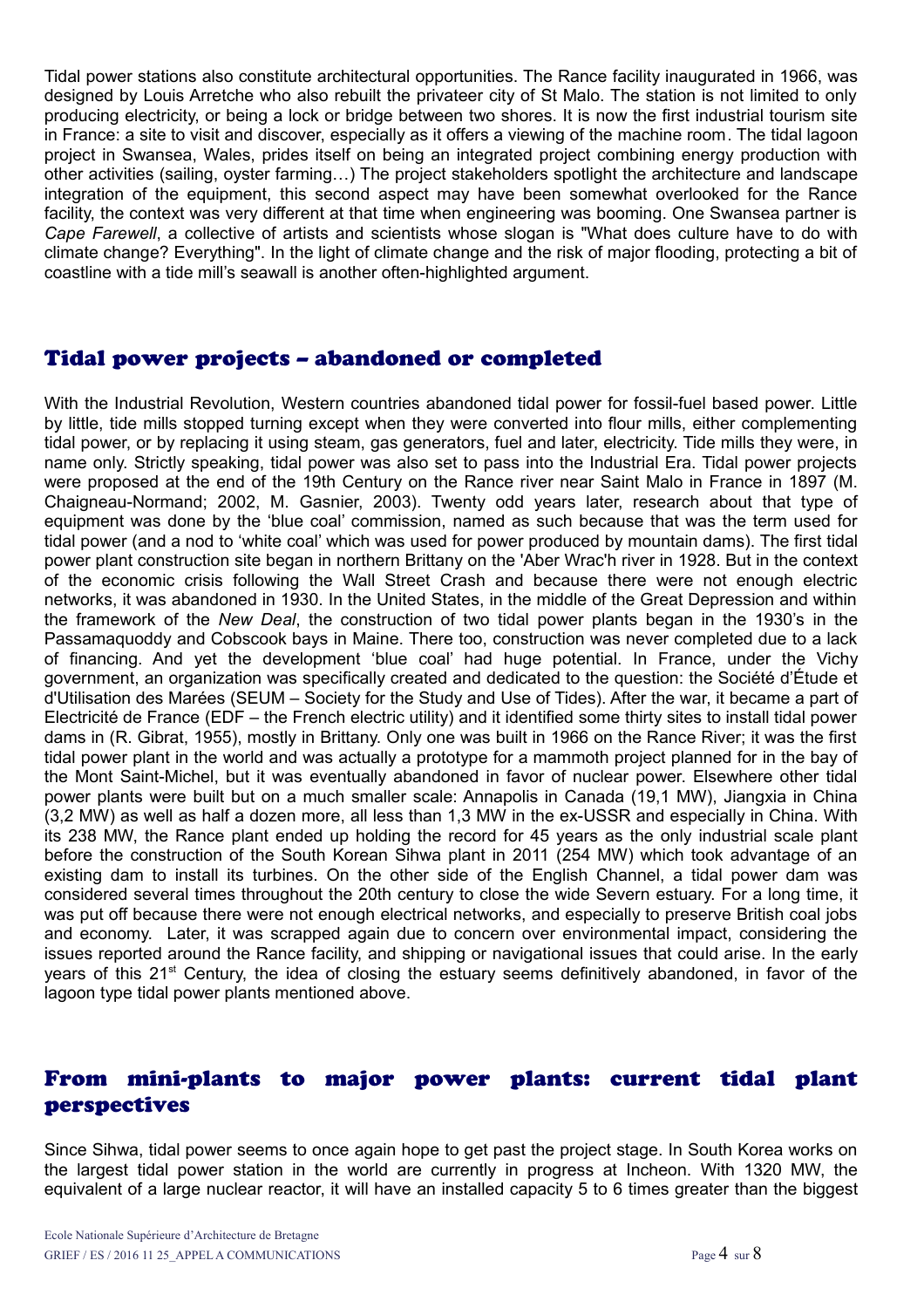tidal power plants extant. In Wales, authorizations were granted so that works for a tidal lagoon in the Bay of Swansea may begin in 2017. Also in the United Kingdom, other projects are under study with the longterm objective of covering 10% of the energy needs for the British Isles.

If, alongside these industrial-scale tidal power plants, a few tide mills have been rehabilitated, in general they are meant to spotlight their heritage aspect on a purely symbolic level. However, the architectural opportunities mentioned above could also move away from restoring the mill's mechanism to its original condition. Couldn't some sites be turned into farms, or mini-tidal power plants like the mini-hydroelectric systems installed on some rivers? Could micro-turbines, mini versions of those used in existing tidal power plants, be used on the causeways or dams of some mills? Taking advantage of the support for renewable marine-based energy, and as more and more territories seek to diversify their energy mix, setting up microtidal plants could be a viable option for coastal zones that are often densely populated, even more so during the summer months when the population increases considerably in touristic areas. The equipment could also contribute to powering the multiple residential areas and amenities found on the coastline (lodgings, shellfish farming, marinas, etc.). As well as the old sites of tide mills, other options are worth considering in terms of micro-tidal power production: old salt manufacturing sites and abandoned fish-farming basins. In the context of declining port activity, docks, basins or dry-docks could be equipped with turbines as proposed a number of years ago at Boulogne-sur-Mer.

#### Tidal power, increased energy production time and energy storage

<span id="page-4-1"></span>Like most renewable non-greenhouse gas producing energies<sup>[1](#page-4-1)</sup>, tidal power is intermittent. This intermittence is however totally predictable as it is linked to tide times that may be planned for several years in advance. If a tide mill can theoretically function 12 hours per day when operating one-way (operating only during the time when the basin empties), most would function for only 8 hours and a few for a maximum of 10 hours. Note that only very few tide mills have been equipped with two-way systems, which means they function not only when the basin empties but also when it fills up, albeit less efficiently. Two-way systems could increase daily output, but only a little bit. Nevertheless, two-way systems meant considerable work on infrastructure, synonymous with costs so large that most owners, even wealthy ones, were not able to commit to (J.-L. Boithias et A. de La Vernhe, 1989). Since it became operational, the Rance tidal power station also features the two-way system thanks to its "bulb turbine units" which work both ways. The station functions on average a little over 10 hours a day but only 6.5 hours at full power. It is important to underline that this two-way functioning is profitable only during high tides, or about one week per month. Moreover, production time is voluntarily limited by EDF in order to limit negative impact on the estuary's aquatic fauna.

Finally, let us mention the double basin systems that enabled a small number of tide mills to operate longer, as in Bishopston (Sussex) or Trédarzec (Brittany). The latter operated 15 hours a day thanks to that system. Today, tidal power projects seem to be able to produce power continuously and therefore solving the crucial question of storing energy. These are tidal lagoon projects with several basins so that there is always a sufficient difference in water height in at least two of them in order to make the turbines function.

<span id="page-4-0"></span>*[1R](#page-4-0)ecall that some renewable energies emit greenhouse gases (wood logs, biofuel...).*

# Fates and destinies of tide mills

*In the past, tide mills were built to use the energy from the tides, most often to grind flour, and those where the building is still standing have met various fates and destinies. Save for some exceptions, their current usage is sometimes very different from their original usage. Often turned into principal residences or holiday homes, either as individual residences, or collective ones as is the case in old, larger flour mills with several floors, these mills offer a variety of much more important reconversions for example in the case of tourist lodgings (holiday 'cottages' or B&Bs...), culture and heritage sites (ecomuseums, exhibit halls...), commercial spaces (restaurants, various shops), leisure activity centers (water sports bases), agriculture-*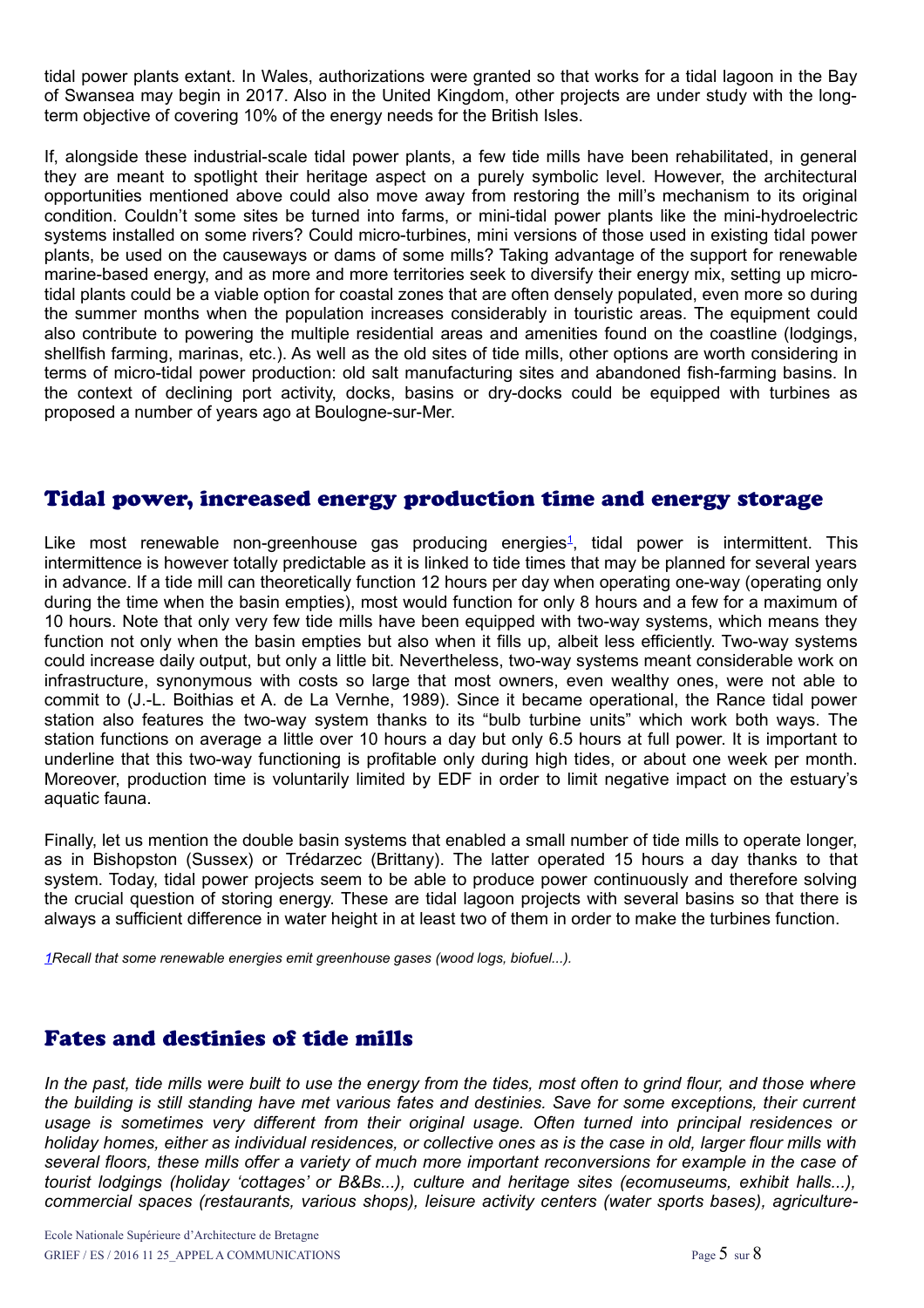*related spaces (farm buildings), etc. Over the course of inheritances, real estate transactions or choices made by successive property owners, a single building may have had several uses over time. Much like the mill building, the mill pond may have also evolved (natural reserve, fish farming, marina wet dock, swimming area, drinking water reservoir...). Some were dried out and, and here as well, the subsequent uses were many (pasture, urbanization projects, camping ground, sports fields, shipyard, sewage stations, etc.). Causeways or dams also underwent changes over time. Some are rather inaccessible by land and sea, others have become private roads or public ones subsequently integrated into road networks or hiking trails. Some are simply causeways to protect a marina, and some tidal ponds turned into polders.*

#### Tidal power and conflicts of usage and occupation

The location of tide mills on foreshores may provoke complicated situations in part due to their status. Often, they are private properties that are partially accessible to the public (shops, B&Bs...) or on the contrary reserved for the exclusive use of their owners or renters in the case of residences. The situation is all the more delicate when the various elements of a mill complex (building, dam, pond, embankments) belong to several owners, entities or administrative frameworks. The area around tide mills may have various entities, uses and users with sometimes contradictory interests (private property, easement and right of way on the dam or causeway, protected wildlife areas...). When tide mills are located on or on the edge of public maritime property the situations become even trickier. Tide mill owners are sometimes in conflict with associations wishing to integrate causeways in hiking trails. Some businesses located near a tide mill may limit access to it in order to protect themselves as is the case with oyster farms which often face theft and any stroller or hiker becomes suspicious in this context. People regularly approaching tide mills because they want a closer look or want to take photographs may also be seen by the owners as intrusive, even more so when people request to see inside the building. On the other hand, people who wish to get closer to a tide mill may feel frustrated after being shooed away by precautious owners or those who simply do not wish to be disturbed.

Tidal power stations may also experience tensions between various uses. The Rance station is regularly singled out by estuary locals or associations as the main cause behind accelerated silting in several areas. Mudflats have taken the place of old sandy strands suitable for bathing. It has also been blamed for the disappearance of the original ecosystem because it blocks the estuary. Indeed, a new ecological balance has been established and the ria has been once again recognized for the quality of its biodiversity. Taking this experience feedback into account, barring an estuary is no longer an option for most project stakeholders, even more so when potentially restrictive effects for pre-existing economic activities are added to environmental impact. That is one of the reasons why the decades-old project for a tidal power station on the vast estuary of the Severn was abandoned. It could have impacted the activity of commercial ports located upstream in the areas around Cardiff, Newport or Bristol. A tidal dam may indeed reduce the number of users of estuary ports as it was highlighted for the Rance tidal power station in terms of recreational boating (E. Sonnic, 2015). In South Korea, the tidal power stations currently being developed or planned for are criticized by NGOs for their environmental impact and by the local fishing sector which sees them as a risk for the sustainability of their activity (Y. Ko and D. K. Shubert, 2011).

# Tidal power and the law

In France, from the Law of October 16, 1919 up to the Energy Code after the Energy Transition Law in 2015, the legal framework and contractual framework for the production of tidal energy have evolved remarkably. Located on a fragile, coveted and protected coastal area, tidal power plants, from the smallest mill to the Rance tidal power station, are governed by a set of rules drawn from laws governing the environment, energy, urban planning, coastal area management and public domain (G. Guéguen-Hallouët and N. Boillet, 2016). While tidal energy isn't currently under consideration in the framework of adaptation measures for the Renewable Marine Energies Law, this option remains quite interesting in light of projects in progress abroad. The prospect of creating micro-tidal power plants justifies looking at the existing legal framework and reflecting on adaptating it to the new challenges regarding the promotion of this renewable energy. A comparative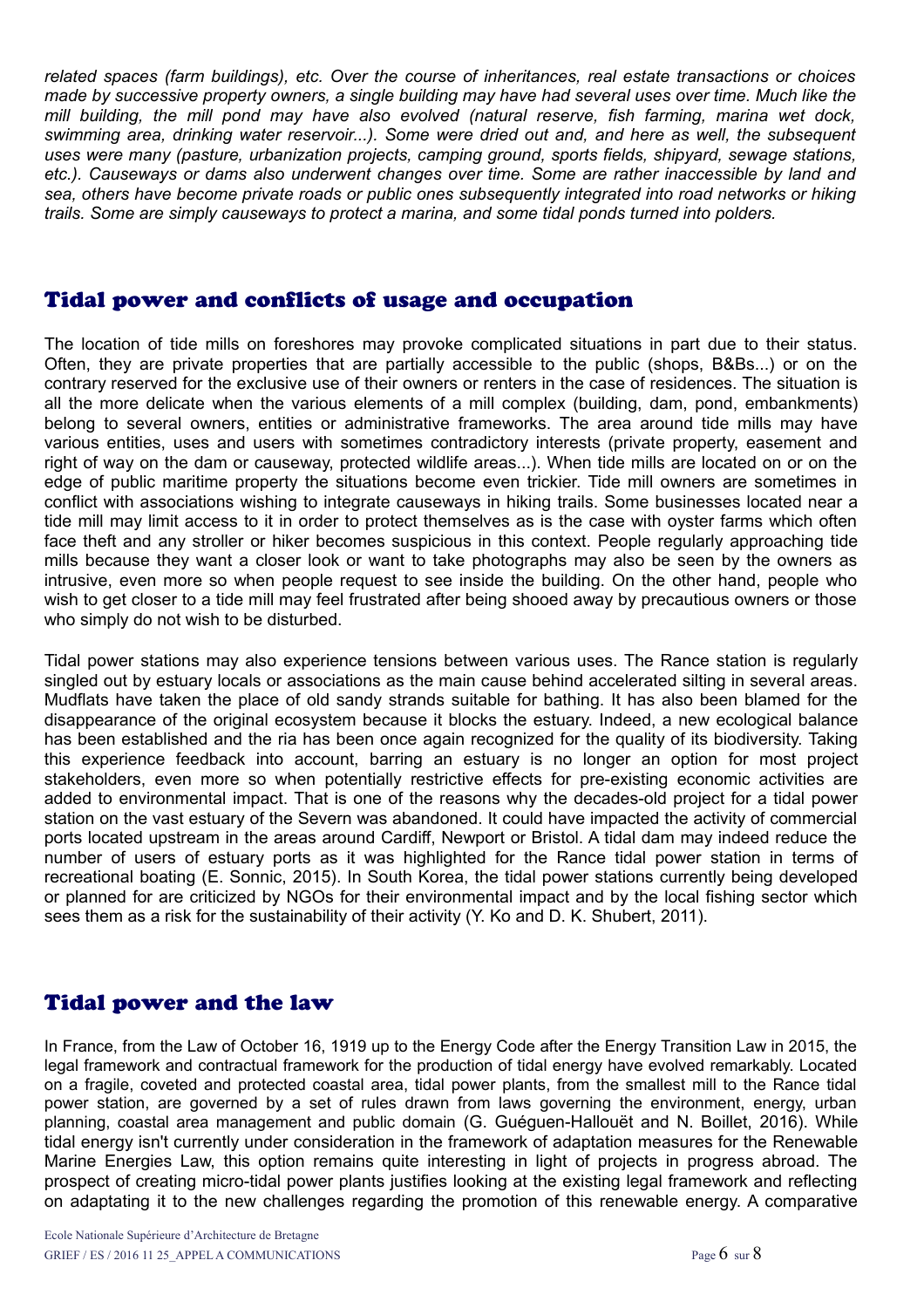approach to laws in different countries could be instructive. Reflection on the legal framework for tidal energy should also be enriched by an analysis of the role of local and regional authorities, who have become fully involved in the development of renewable energies by way of increased expertise in the fields of urban planning, energy, environment, tourism and natural and cultural heritage.

#### Procedures for submission

Proposed papers and/or posters in French or in English are to be emailed by **Monday 13 February 2017** to the following address:

#### $colloques.recherche @rennes.archive$  $colloques.recherche @rennes.archive$  $colloques.recherche @rennes.archive$  $colloques.recherche @rennes.archive$

They must not be longer than 3 pages (Arial font, size 11, simple spacing). They will include the author(s)'s name, email address, academic discipline(s), job title(s), institution(s) and research team(s) affiliation and will have a title in French and in English, 3 to 5 key words, a 6 to 8-line summary and 1 or 2 illustrations. Authors of chosen papers promise to send the slide presentation for their paper or their poster by Monday 12 June 2017 at the latest, followed by a more complete version of their paper in digital format for 20 July 2017 for collective publication in a book or proceedings.

#### Provisional calendar

- **13 February 2017:** deadline for submitting proposed papers
- **31 March 2017:** scientific committee will contact authors

**- 20-22 June 2017:** colloquium in Rennes, France (20 and 21 June) and excursion to the Rance estuary (22 June)

# Scientific committee

Jean-Yves ANDRIEUX, Art Historian, INHA, UMR 8150 Centre André Chastel, Université Paris 1 Sorbonne, France Luis AZURMENDI, Architect, Association *TAJAMAR*, Espagne Vincent BERNARD, Archeologist, Laboratoire ArchéoSciences, UMR 6566 CreAAH, Université Rennes 1, France Nicolas BOILLET, Lawyer, UMR 6308 AMURE, IUEM, Université de Bretagne Occidentale, France Marie-Pascale CORCUFF, Architect, GRIEF, ENSAB, France Marina GASNIER, Industrial Techniques and Heritage Historian, EA 3897 RECITS, Université technologique de Belfort-Montbéliard, France Damian GOODBURN, Archeologist, Museum of London Archeology, United Kingdom Gaëlle GUÉGUEN-HALLOUËT, Lawyer, UMR 6308 AMURE, IUEM, Université de Bretagne Occidentale, France Lars JOHANNING, Engineer, College of Engineering, Mathematics and Physical Sciences, University of Exeter, United Kingdom Dominique LAMANDÉ, Artist, GRIEF, ENSAB, France Antoine de LA VERNHE, Architect and town-planner, Antibes Town Council, France Marc LE BOULLUEC, Engineer, Ifremer, France Fernando Luis MARQUES, Archeologist, Museu Emilio Goeldi, Belém do Pará, Brazil Loïc MÉNANTEAU, Geographer, UMR LETG Nantes, France Bernadette MÉRENNE-SCHOUMAKER, Geographer, Honorary professor, Université de Liège, Belgium Jean-Yves PRADILLON, Engineer, Centre de recherche du groupe ENSTA, ENSTA Bretagne, France Colin RYNNE, Archeologist, University College Cork, Republic of Ireland